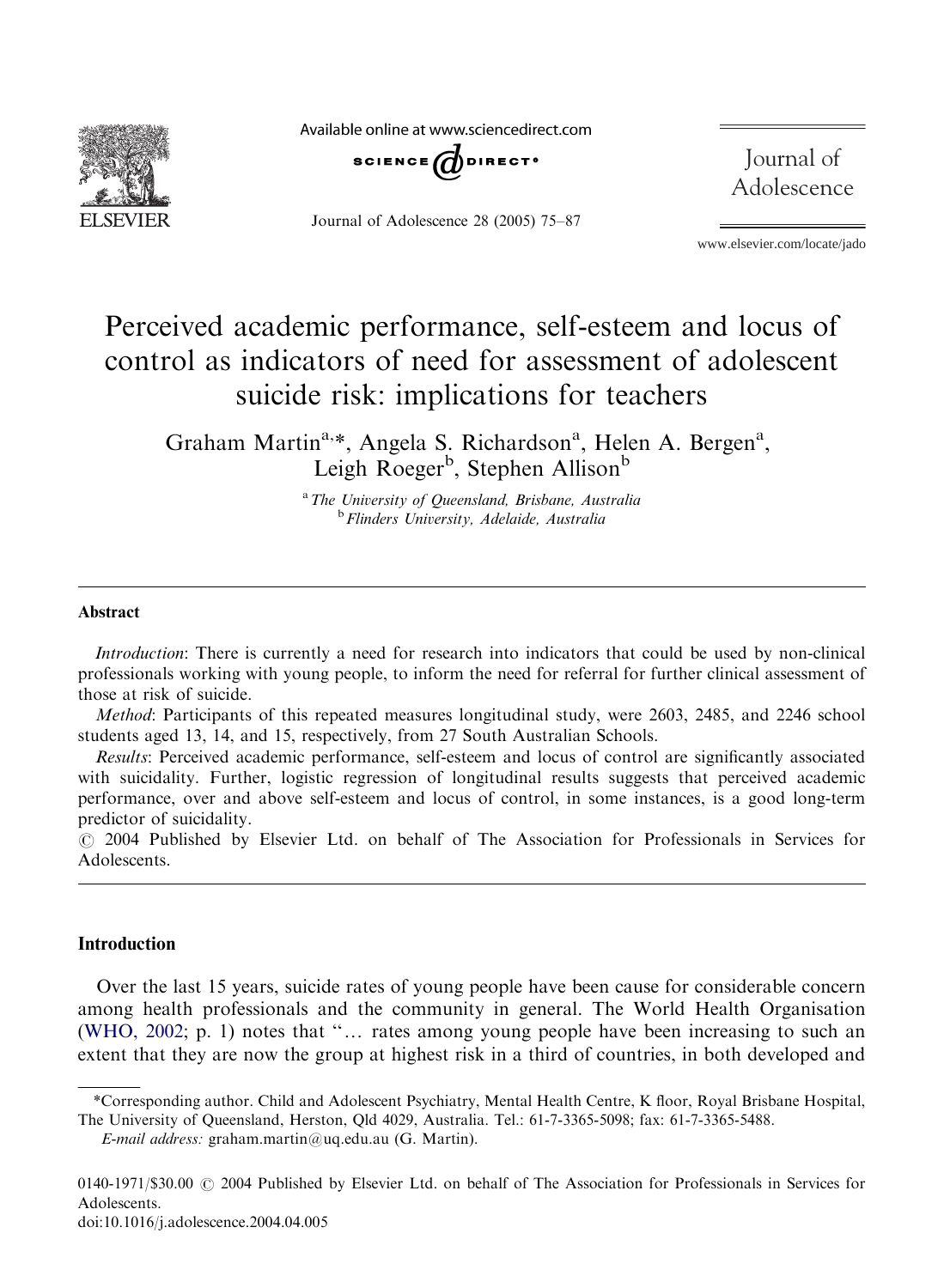developing countries". Youth suicide  $(15–24 \text{ years})$  is the second leading cause of death in young Australians [\(Australian Bureau of Statistics, 2001](#page-11-0)), the third leading cause of death for North Americans ([National Center for Injury Prevention and Control, 2003\)](#page-11-0) and accounts for over a fifth of all deaths of young people in the United Kingdom [\(Samaritans, 1999](#page-12-0)).

Preventative approaches to suicide have focused mainly on risk assessment ([Rudd & Joiner,](#page-12-0) [1998;](#page-12-0) [Beautrais, 2000](#page-11-0)). [Beautrais. \(2000\)](#page-11-0) notes that risk factors reported in international literature can be categorized into several domains including: social and educational disadvantage, childhood and family adversity, psychopathology, individual and personal vulnerabilities, exposure to stressful life events and circumstances, and social, cultural and contextual factors. Despite this knowledge, our ability to accurately identify the suicidal individual remains poor [\(Rich, Fowler,](#page-12-0) [& Fogarty, 1990](#page-12-0)).

One of the key problems associated with adolescent suicide risk assessment is that those who have the most daily contact with young people are often not trained to assess risk, and have difficulty in selecting adolescents to refer for clinical assessment. In a study conducted by the British Columbia Suicide Prevention Program ([White, Rouse,](#page-12-0) & [Jodion, 1997\)](#page-12-0), 1446 school 'gatekeepers' including teachers, counsellors, administrators, and other professional groups were surveyed on levels of confidence in their interaction with suicidal youth. On average, teachers reported feeling the least confident of all gatekeeper groups. In a similar United States study [\(King, Price, Telljohann, & Wahl, 1999\)](#page-11-0), high school health teachers completed a 45-item survey to examine perceived self-efficacy regarding adolescent suicide. Of the 228 mostly female, white respondents, only 9% believed they could recognize a student at risk of suicide.

Several studies have investigated effectiveness of suicide risk screens [\(Thompson & Eggert,](#page-12-0) [1999;](#page-12-0) [Horowitz et al., 2001\)](#page-11-0). These may have little applicability to teachers, however, as the time needed to collect information may not be available and interpretation of results requires levels of expertise beyond the capabilities of most. If teachers are to increase confidence in their ability to assess for possible suicide risk indicating that onward referral for mental health assessment is required, they need an appropriate, simple screening tool.

The effects of cognitive factors on suicide have been investigated in several studies [\(Lennings,](#page-11-0) [1994;](#page-11-0) [Reinecke](#page-12-0) & [DuBois, 2001](#page-12-0)). Specifically, low self-esteem in children and adolescents [\(Kazdin, French,](#page-11-0) & [Unis, 1983](#page-11-0); [Pinto](#page-12-0) & [Whisman, 1996;](#page-12-0) [Tomori & Zalar, 2000\)](#page-12-0) and external locus of control in young adults and adolescents ([Goldney, 1982;](#page-11-0) [Goldney, Smith, Winefield,](#page-11-0) [Tiggeman, & Winefield, 1991;](#page-11-0) [Pearce](#page-12-0) & [Martin, 1993\)](#page-12-0) have been found to be associated with suicidality. A few studies have investigated self-esteem and locus of control (LOC) together, some longitudinally.

[Beautrais, Joyce, and Mulder \(1999\)](#page-11-0) compared 129 individuals under 25 years of age who made non-fatal, medically serious suicide attempts, with randomly selected control cases. Individuals making suicide attempts had elevated odds ratios for hopelessness, neuroticism, introversion, low self-esteem, impulsiveness, and external LOC. When allowances were made for inter-correlations, only LOC, hopelessness, and neuroticism remained significantly associated with suicide attempts.

[Schwartz and Kaslow \(2000\)](#page-12-0) examined cross-sectional and longitudinal correlates of attributional style in 841 adolescents who completed self-report measures at two times, one year apart. Attributional style was measured using the Children's Attributional Style Questionnaire (CASQ). For all analyses, more maladaptive attributional styles were associated with higher levels of depressive symptoms, greater suicidal ideation, lower self-esteem, greater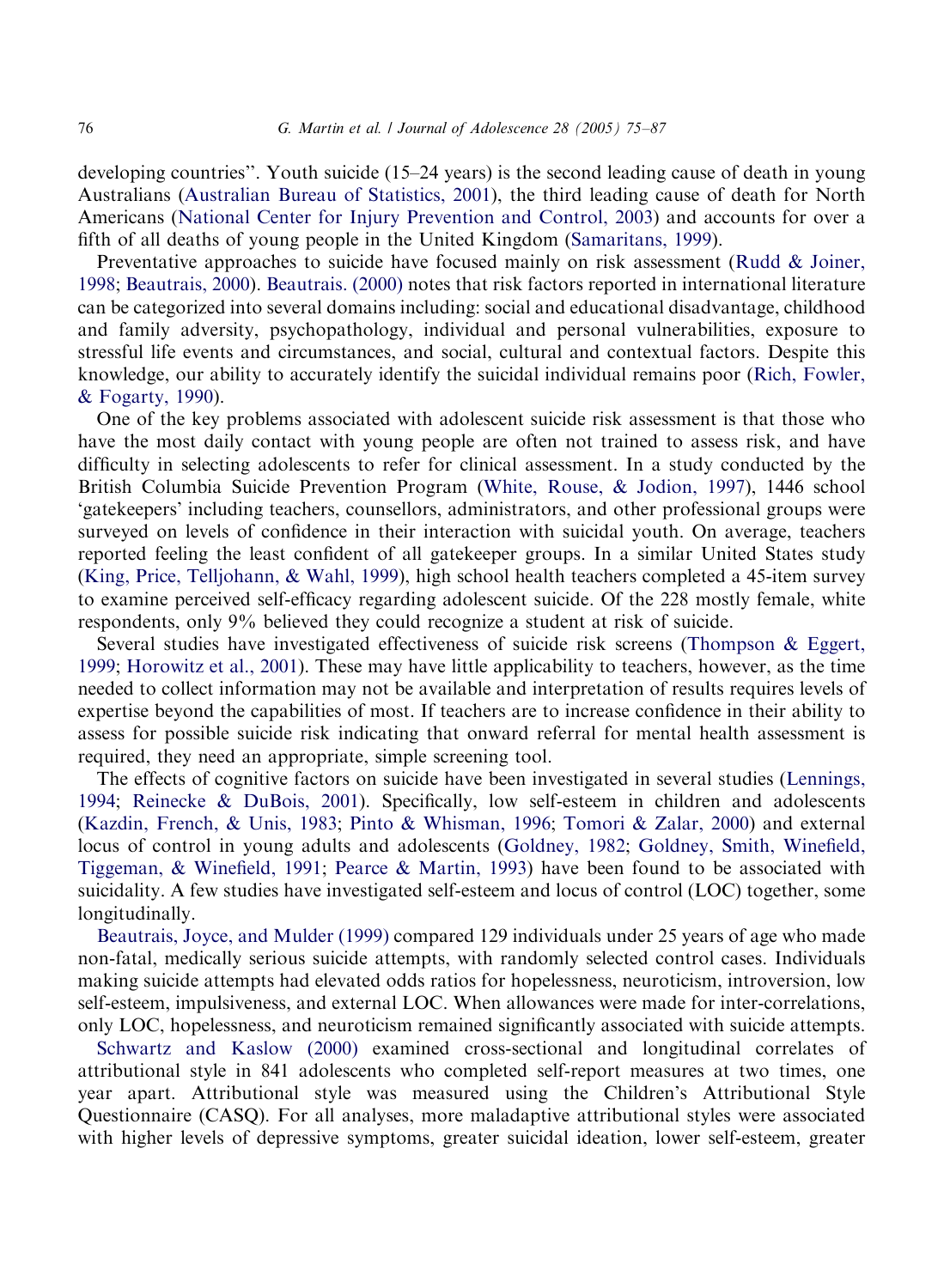levels of pessimism, fewer coping skills, lower levels of social competence, more conflict with parents, and lower levels of family and peer support.

Like self-esteem and LOC, perceived academic performance in adolescence has also been studied. [Pinzon Perez, and Perez \(2001\)](#page-12-0) surveyed 10th graders from 32 Colombian public schools to examine gender, perceived academic performance, type of school, and their relationships to depression and suicide. Significant differences in perceived academic performance scores were found between those reporting suicidal thoughts and attempts and those who did not. Few other studies into the relationship between perceived academic performance and suicide risk exist, and only two studies to date have investigated perceived academic performance, self-esteem and LOC together (though not in association with suicide). In one such study, [DeMello and Imms \(1999\)](#page-11-0) surveyed 146 high school students; those with high self-esteem and internal LOC scores showed positive perceptions of their academic performance.

In our previous cross-sectional study of 13 year olds, logistic regression was used to examine a model of perceived academic performance, self-esteem and LOC onto suicidality ([Richardson,](#page-12-0) [Bergen, Martin, Roeger,](#page-12-0) & [Allison, 2004\)](#page-12-0). The model successfully classified between 69% and 85% ( $p < 0.001$ ) of students admitting suicidal thoughts, plans, threats, deliberate self-injury or attempts. As a result we suggested teachers and educators might use perceived academic performance as a prompt to the need for clinical assessment of reasons for living and suicidal thinking and behaviour. To date there have been no longitudinal studies investigating perceived academic performance, self-esteem and LOC with suicidality.

## The current study

The aim of the current study is to both validate and extend our previous work ([Richardson](#page-12-0) [et al., 2004\)](#page-12-0) by investigating the longitudinal relationships of perceived academic performance, self-esteem and LOC with later suicidal behaviour. In particular, we examine the utility of perceived academic performance, over and above probable influences from low self-esteem and external locus of control, as a simple indicator of increased risk of suicidal behaviour.

## Method

The Early Detection of Emotional Disorder (EDED) program aimed to examine risk factors for suicide behaviour in young people in a longitudinal study from age 13—before the time when suicide thinking and behaviour begin to escalate from about age 15. The study involved surveying high school students annually for three successive years. The present analysis uses data collected in all three waves of the EDED program.

## **Participants**

Two thousand six hundred and three, 2485, and 2246 school students completed the questionnaire at mean age 13 years (Time 1; T1), 14 years (Time 2; T2) and 15 years (Time 3; T3), respectively. Participating schools, both government owned (17 schools) and private (10 schools)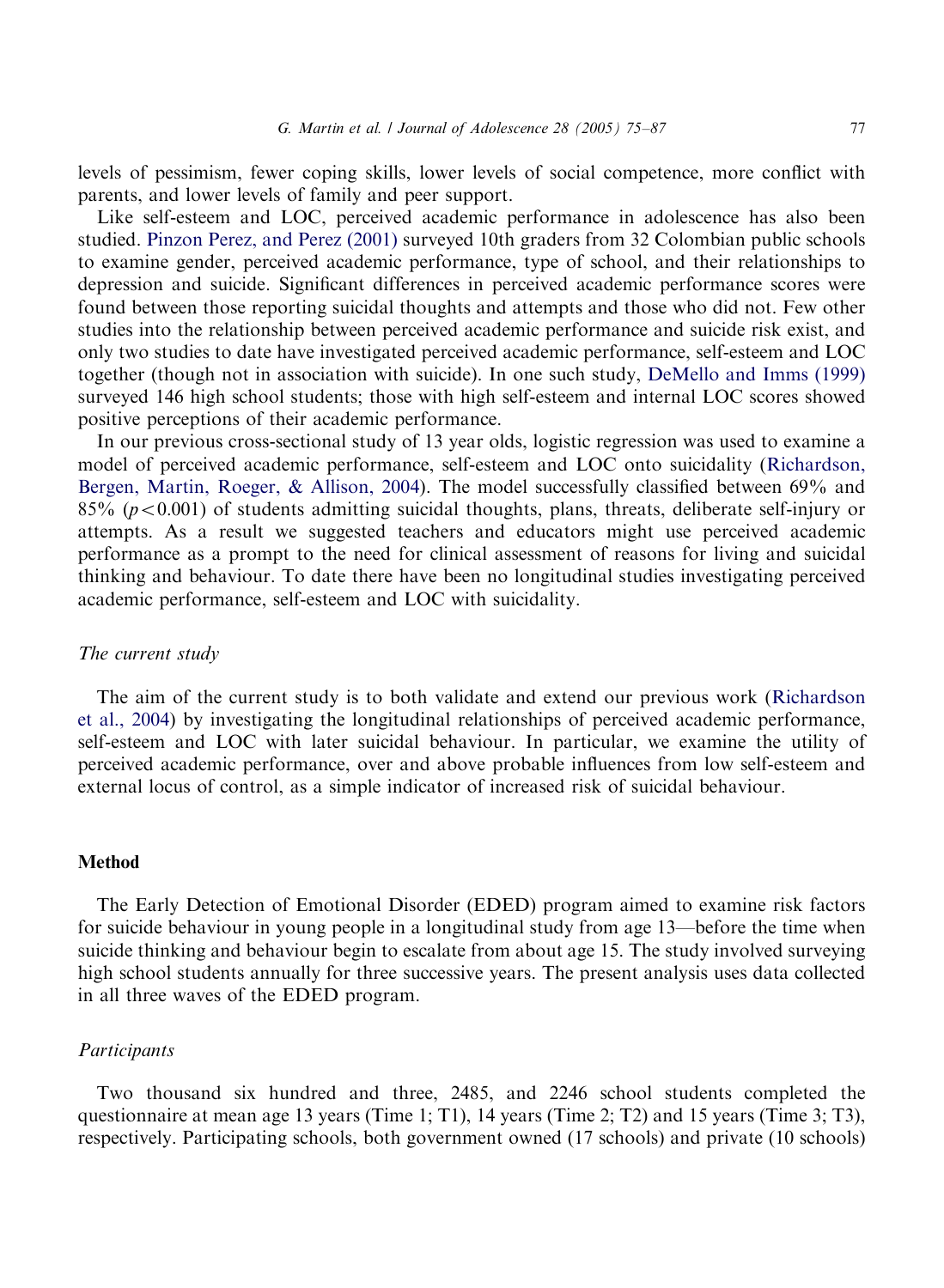were randomly chosen from both rural and suburban areas, in lower to upper middle socioeconomic areas of South Australia (total population approximately 1.5 million).

Approval for the project was obtained from Flinders Medical Centre Ethics Committee, the South Australian Education Department, the Independent Schools Board, Catholic Education Office, and principals and school councils of all schools contacted. All parents received detailed written explanation of the study and were able to view the questionnaire prior to the study at their school. We have previously reported on the composite questionnaire, the Youth Assessment Checklist [\(Pearce & Martin, 1993, 1994](#page-12-0); [Martin et al., 1996\)](#page-11-0), and the details of data collection.

#### Questionnaire administration

Class teachers supervised administration of questionnaires, informed students that participation was voluntary and non-participation would have no adverse consequences. Alternative arrangements were made willingly for the small number who withdrew. A counsellor was made available to talk with any student showing distress, and a group debriefing session followed the completion of the questionnaire. Students personally placed responses in a sealed container to maintain confidentiality. Matching of students from T1 through T3 of the study was completed according to first, middle and last initials of each young person plus their date of birth.

#### **Instruments**

Perceived academic performance (PAP): A single-item measure asked students how they would rate their overall academic performance; 'failing', 'below average', 'average', or 'above average'. Scores were recoded into a 2-category variable of failing/below average ('failing') or average/ above average ('ok').

Self-esteem (SE): Rosenberg's self-esteem Scale ([Rosenberg, 1979\)](#page-12-0), a 10-item, self-report scale measured students' current level of self-esteem and global self-worth on a 5-point Likert scale, ranging from 'almost always true' to 'never true'. Total scores range from 10 (low) to 50 (high selfesteem). RSE has adequate internal consistency, test-retest reliability, face validity and convergent validity ([Fleming](#page-11-0) & [Courtney, 1984](#page-11-0); [Robinson](#page-12-0) & [Shaver, 1973](#page-12-0)) and can be used with subjects from age ten [\(Olweus, 1986\)](#page-12-0). The total RSE score was recoded to a 2-category variable ('low selfesteem' and 'high self-esteem') using a cut-off of 41, the median for this sample.

Locus of control (LOC): The Nowicki–Strickland Locus of Control Scale for Children (CNSIE) [\(Nowicki & Strickland, 1973](#page-11-0)) was used to measure internal and external attributional style. The CNSIE is appropriate for children aged 9–18 years. Studies have reported adequate internal consistency, test–retest reliability, and convergent validity [\(Nowicki](#page-11-0) & [Strickland, 1973](#page-11-0); [Nowicki](#page-11-0) & [Duke, 1983](#page-11-0); [Nunn, 1989\)](#page-11-0). Total CNSIE scores ranging from 0 to 40 were recoded to a 2-category variable ('internal' and 'external' attributional style) using a cut-off of 13, the median for this sample.

Suicidality: Measurement of suicide thoughts and behaviours was based on the work of [Pearce](#page-12-0) [and Martin \(1994\)](#page-12-0). Items included in this study were: "Have you ever ... thought about killing yourself?"; "... made plans to kill yourself without carrying them out?"; "...made threats to others that you will kill yourself?"; "...deliberately tried to hurt yourself?"; and "...tried to kill yourself?''. We assumed that respondents distinguished deliberately hurting themselves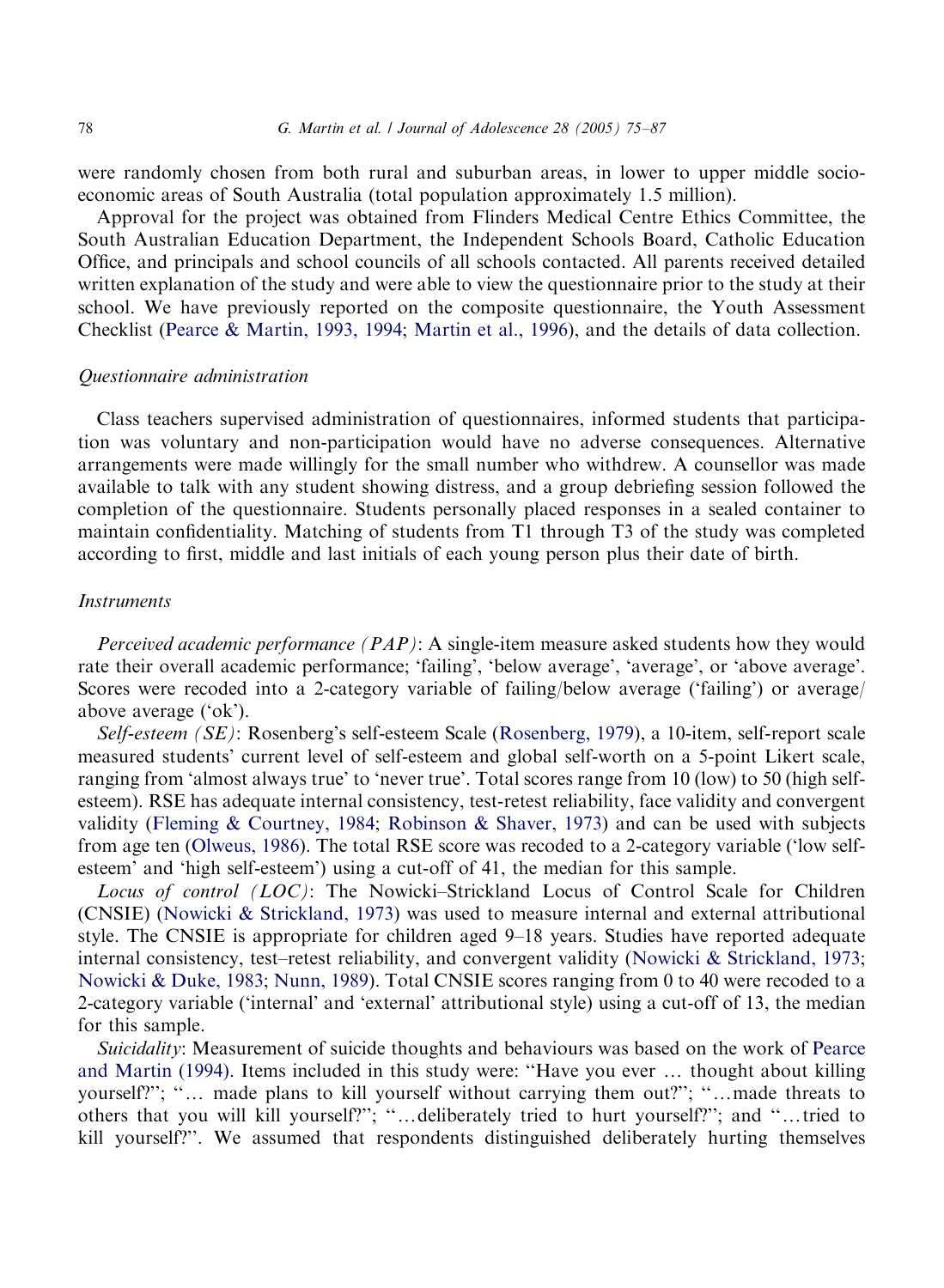(i.e., deliberate self-injury [DSI]) from trying to kill themselves (suicide attempt). Response choices were 'never', and 'yes' (with six options related to timing). For the present study, responses were collapsed to provide yes/no categorical data.

### Data analysis

Univariate relationships between perceived academic performance, self-esteem, LOC and suicidal thoughts and behaviours were investigated using chi-square and Pearson's correlation coefficient. Multivariate relationships were investigated with logistic regression, a useful method for health outcomes research which produces easily interpretable findings in terms of odds ratios [\(Farrington](#page-11-0) [& Loeber, 2000\)](#page-11-0). Initially, cross-sectional logistic regression analyses using the direct entry method were performed, with PAP, SE and LOC as independent variable predictors onto each of the five suicide variables as dichotomous dependent outcomes, for each time T1, T2 and T3 (thus fifteen analyses in all). Then longitudinal logistic regression analyses were conducted: (i) withPAP, SE and LOC (predictors) at T1 onto eachof the five suicide variables (outcomes) at T2 and at T3; and (ii) with the same predictors at T2 and suicide variable outcomes at T3. Thus fifteen longitudinal analyses were conducted in all.

## Attritional analysis

Participants responding at T1 ( $n = 2603$ ) were grouped according to presence at T2 ( $n = 1713$ ) or absence at T2 ( $n = 890$ ), and presence at T3 ( $n = 1579$ ) or absence at T3 ( $n = 1024$ ). A series of Pearson chi-square analyses were performed to determine any significant differences between the longitudinal sample and the dropout groups. Adolescents who dropped out at T2 were more likely to indicate 'failing' perceived academic performance (10.8% vs. 6.8%,  $\chi^2(1) = 11.85$ ,  $p < 0.001$ ), low self-esteem (50% vs. 46.1%,  $\chi^2(1) = 3.12$ ,  $p < 0.05$ ), external locus of control (60.3% vs. 53.8%,  $\chi^2(1) = 7.72$ ,  $p < 0.01$ ), suicide thoughts (26% vs. 20.5%,  $\chi^2(1) = 9.96$ ,  $p < 0.01$ ), suicide plans (14.6% vs. 9.6%,  $\chi^2(1) = 14.20$ ,  $p < 0.001$ ), suicide threats (11.9% vs. 8.3%,  $\chi^2(1) = 8.11$ ,  $p < 0.01$ ), DSI (20.5% vs. 14.7%,  $\chi^2(1) = 13.75$ ,  $p < 0.001$ ), and suicide attempts (6.7% vs. 4.4%,  $\chi^2(1)$  = 5.94, p < 0.05). Adolescents who dropped out at T3 were more likely to indicate 'failing' perceived academic performance (11% vs. 6.4%,  $\chi^2(1) = 17.78$ ,  $p < 0.001$ ), external locus of control  $(58.7\% \text{ vs. } 54.1\%, \chi^2(1)=4.17, p<0.05)$ , suicide thoughts  $(27\% \text{ vs. } 19.5\%, \chi^2(1)=19.91,$  $p < 0.001$ ), suicide plans (14.1% vs. 9.5%,  $\chi^2(1) = 12.81$ ,  $p < 0.001$ ), suicide threats (12% vs. 67.9%,  $\chi^2(1) = 11.51, p < 0.001$ ), DSI (20.2% vs. 14.4%,  $\chi^2(1) = 14.57, p < 0.001$ ), and suicide attempts  $(7.4\% \text{ vs. } 3.8\%, \chi^2(1) = 15.26, p < 0.001)$ . Adolescents who dropped out at T3 were no more likely to have low self-esteem than those included in the longitudinal sample.

### **Results**

The highest rate of 'failing' perceived academic performance was at T2 (10.9%) and the lowest rate at T1 (8.2%)(see [Table 1](#page-5-0)). For boys, self-esteem improved slightly from T1 to T2 and from T2 to T3. For girls, self-esteem improved from T1 to T2 but fell marginally in T3. Distribution of selfesteem scores was negatively skewed  $(T1 = -0.85, T2 = -0.81, T3 = -0.49)$ . Locus of control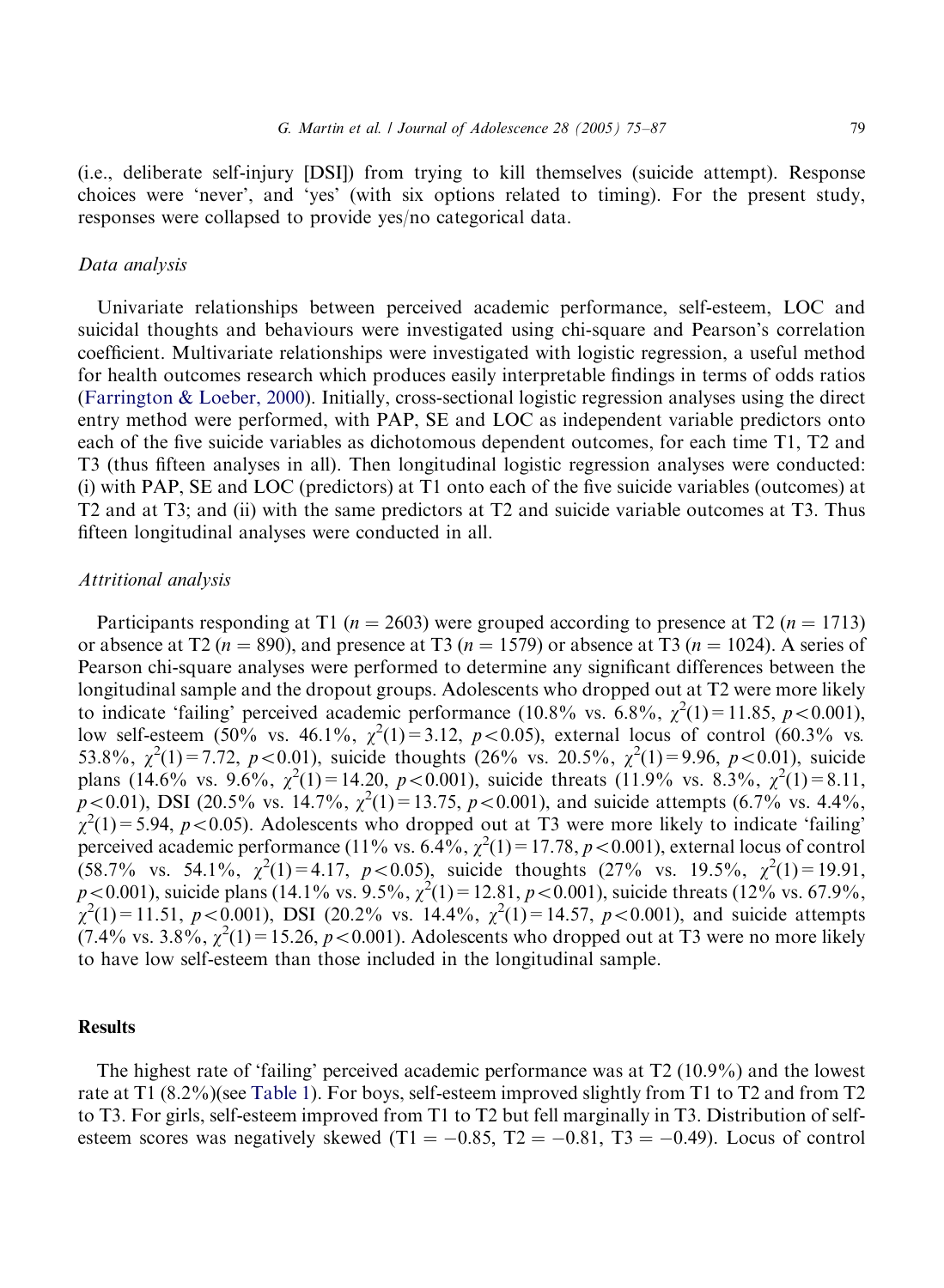<span id="page-5-0"></span>

| ۰,<br>ı<br>×<br>I |  |
|-------------------|--|
|-------------------|--|

| Descriptive statistics of self-esteem, locus of control, perceived academic performance and suicide variables at T1 (mean |
|---------------------------------------------------------------------------------------------------------------------------|
| age 13 years), T2 (mean age 14 years) and T3 (mean age 15 years)                                                          |

| Variable              |             | T1           | T <sub>2</sub> | T <sub>3</sub> |
|-----------------------|-------------|--------------|----------------|----------------|
|                       |             | M(SD)        | M(SD)          | M(SD)          |
| Self-esteem           | <b>Boys</b> | 40.54 (6.86) | 41.18(6.63)    | 41.64 (6.98)   |
|                       | Girls       | 38.97 (7.44) | 39.44 (6.91)   | 39.33 (6.98)   |
| Locus of control      | <b>Boys</b> | 13.83(5.21)  | 12.63(5.32)    | 11.92(5.41)    |
|                       | Girls       | 13.92(5.31)  | 13.10(5.14)    | 12.95(5.21)    |
|                       |             | n(%)         | n(%)           | n(%)           |
| Perceived acad. perf. | <b>Boys</b> | 144(10.1)    | 89 (10.6)      | 99 (11.1)      |
|                       | Girls       | 66 (5.8)     | 57 (7.3)       | 42 $(6.2)$     |
| Suicide thoughts      | <b>Boys</b> | 260 (18.4)   | 179 (19.6)     | 177(20)        |
|                       | Girls       | 312 (27.4)   | 243 (31.7)     | 250 (37.7)     |
| Suicide plans         | <b>Boys</b> | 118(8.6)     | 93 (10.3)      | 85(9.7)        |
|                       | Girls       | 165(14.7)    | 109(14.3)      | 113(16.9)      |
| Suicide threats       | <b>Boys</b> | 110(8)       | 73 (8.1)       | 62 $(7.1)$     |
|                       | Girls       | 129(11.4)    | 93 (12.1)      | 83 (12.5)      |
| DSI                   | <b>Boys</b> | 213 (15.5)   | 148 (16.4)     | 134 (15.4)     |
|                       | Girls       | 202(18)      | 135 (17.6)     | 140(21.1)      |
| Suicide attempts      | <b>Boys</b> | 54 (3.9)     | 33(3.7)        | 33(3.8)        |
|                       | Girls       | 74 (6.6)     | 48 (6.3)       | 47(7.1)        |

Note. Perceived academic performance as 'failing'; DSI = deliberate self-injury.

became more internalized with age, mean scores falling slightly from T1 to T2 and from T2 to T3. This change was consistent for both sexes. Locus of control was positively skewed  $(T1=0.45,$  $T2=0.53$ ,  $T3=0.48$ ). Highest rates of reported plans (13.7%), threats (10.5%), and attempts (5.8%) were at T2. Highest rates of reported thoughts (28.3% and DSI (18.7%) were at T3 (see Table 1).

#### Univariate—cross-sectional analysis

Chi-square analyses of perceived academic performance by each of the five suicide variables for each of the three years (15 analyses) indicated that students perceiving academic performance as 'failing' were significantly ( $p < 0.001$ ) more likely to report suicide thoughts, plans, threats, DSI or attempts. Chi-square values range from 19.09 for perceived academic performance and suicide threats in T1 to 85.65 for perceived academic performance and suicide threats in T2.

Significantly lower self-esteem was reported by students who believe they are 'failing'. As expected, those admitting to suicide thoughts, plans, threats, DSI and attempts had lowered selfesteem, compared to those who did not report suicidal behaviours. These results are significant at the  $p < 0.001$  level and consistent for T1, T2 and T3, with chi-squares ranging from 56.13 for selfesteem with attempts in T1 to 206.53 for self-esteem with thoughts in T1.

An external attributional style (higher scores on LOC) was reported by students who believe their academic performance as 'failing' compared to those who felt their performance was 'ok'. Similarly, those admitting to suicide thoughts, plans, threats, DSI and attempts had higher LOC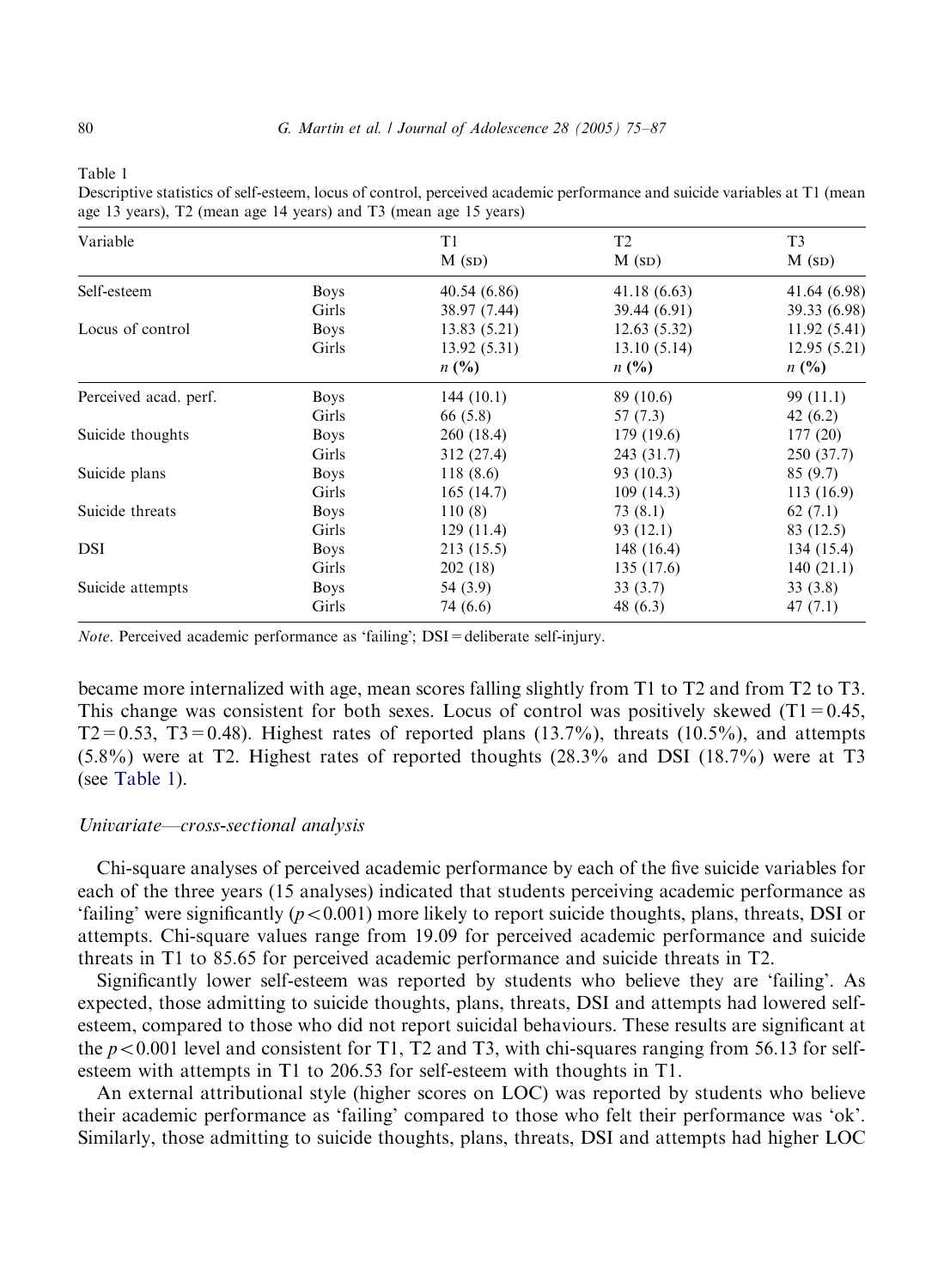scores than those not reporting suicidal behaviour. All results are significant at the  $p < 0.001$  level and are consistent for T1, T2 and T3 with chi-squares ranging from 36.39 for LOC and threats in T1 to 129.83 for LOC and thoughts in T3.

Finally, self-esteem and LOC were significantly negatively correlated at T1 ( $r = -0.51$ ), T2  $(r = -0.52)$  and T3  $(r = -0.54)$ (all  $p < 0.001$ ).

## Logistic regression—cross-sectional analysis

Table 2

At T1, T2 and T3, the model using all three predictor variables, perceived academic performance, self-esteem, and LOC onto eachof the five suicide-related outcome variables vs. a model with the intercept only is statistically significant  $(p<0.001)$  for each of the three years. In all cases, the Hosmer–Lemeshow goodness-of-fit test is greater than 0.05 implying the model's estimates fit the data at an acceptable level.

Odds ratios for each predictor variable are reasonably consistent over the three time periods (see Table 2). Holding LOC and self-esteem constant, a student who perceives their academic performance as 'failing' (compared to 'ok') is between 1.5 and 2 times more likely to report suicide thoughts, plans, threats or deliberate self-injury, and is between 2.5 and 3 times more likely to report suicide attempts. Similarly, when holding other variables constant, a student with low selfesteem (compared to high self-esteem) is between 2.5 and 3.5 times more likely to have had suicidal thoughts, plans, and threats, between 2 and 2.5 times more likely to have self-injured, and

|                  |                  | Odds Ratios (95% Confidence interval) |                         |                         |
|------------------|------------------|---------------------------------------|-------------------------|-------------------------|
| Outcome          | Predictor        | T1                                    | T <sub>2</sub>          | T <sub>3</sub>          |
| Suicide thoughts | $PAP^a$          | <b>NS</b>                             | $1.58***(1.14-2.17)$    | $1.91(1.35-2.68)$       |
|                  | $SE^a$           | $3.48(2.73 - 4.46)$                   | $2.97(2.36-3.73)$       | $2.39(1.90-3.02)$       |
|                  | LOC              | $2.39(1.85-3.09)$                     | $1.86(1.48-2.34)$       | $2.24(1.77-2.83)$       |
| Suicide plans    | PAP <sup>a</sup> | $1.97***$ $(1.28-3.03)$               | $2.15(1.50-3.07)$       | $1.91***$ $(1.30-2.82)$ |
|                  | $SE^a$           | $3.55(2.49 - 5.08)$                   | $2.76(2.02 - 3.76)$     | $2.93(2.12 - 4.08)$     |
|                  | <b>LOC</b>       | $2.74(1.88-4.02)$                     | $1.91(1.41-2.59)$       | $2.35(1.70-3.20)$       |
| Suicide threats  | PAP <sup>a</sup> | <b>NS</b>                             | $1.86***(1.26-2.75)$    | $1.65*$ (1.06–2.54)     |
|                  | $SE^a$           | $3.43(2.36 - 5.00)$                   | $3.72(2.57 - 5.38)$     | $2.51(1.75-3.61)$       |
|                  | <b>LOC</b>       | $1.76***$ $(1.21-2.56)$               | $1.72***$ $(1.23-2.42)$ | $1.95(1.36-2.79)$       |
| DSI              | PAP <sup>a</sup> | $1.53^*$ (1.02–2.30)                  | $2.15(1.54 - 3.01)$     | $1.69***$ $(1.17-2.44)$ |
|                  | $SE^a$           | $2.58(1.96-3.41)$                     | $2.17(1.67-2.84)$       | $1.99(1.51-2.62)$       |
|                  | <b>LOC</b>       | $2.33(1.74 - 3.24)$                   | $2.06(1.58-2.70)$       | $2.34(1.77-3.10)$       |
| Suicide attempts | PAP <sup>a</sup> | $2.87(1.64 - 5.03)$                   | $3.29(2.09 - 5.18)$     | $2.56(1.55-4.26)$       |
|                  | $SE^a$           | $4.30(2.26 - 7.25)$                   | $4.13(2.39 - 7.14)$     | $2.26***$ (1.36–3.73)   |
|                  | <b>LOC</b>       | $1.79*$ (1.02-3.13)                   | $1.84*$ (1.13–3.00)     | $2.90(1.70-4.93)$       |

Odds ratios and 95% confidence intervals from cross-sectional logistic regression models at times T1, T2 and T3

Note. Logistic regression, direct entry, odds ratios given for each dichotomous predictor with other predictors controlled. DSI=deliberate self-injury; PAP=perceived academic performance; SE=self-esteem; LOC=locus of control;  $NS = not$  significant.

<sup>a</sup> Odds ratios and confidence intervals inverted. All odds ratios significant at  $p < 0.001$  except  $p < 0.05$ ;  $\alpha p > 0.01$ .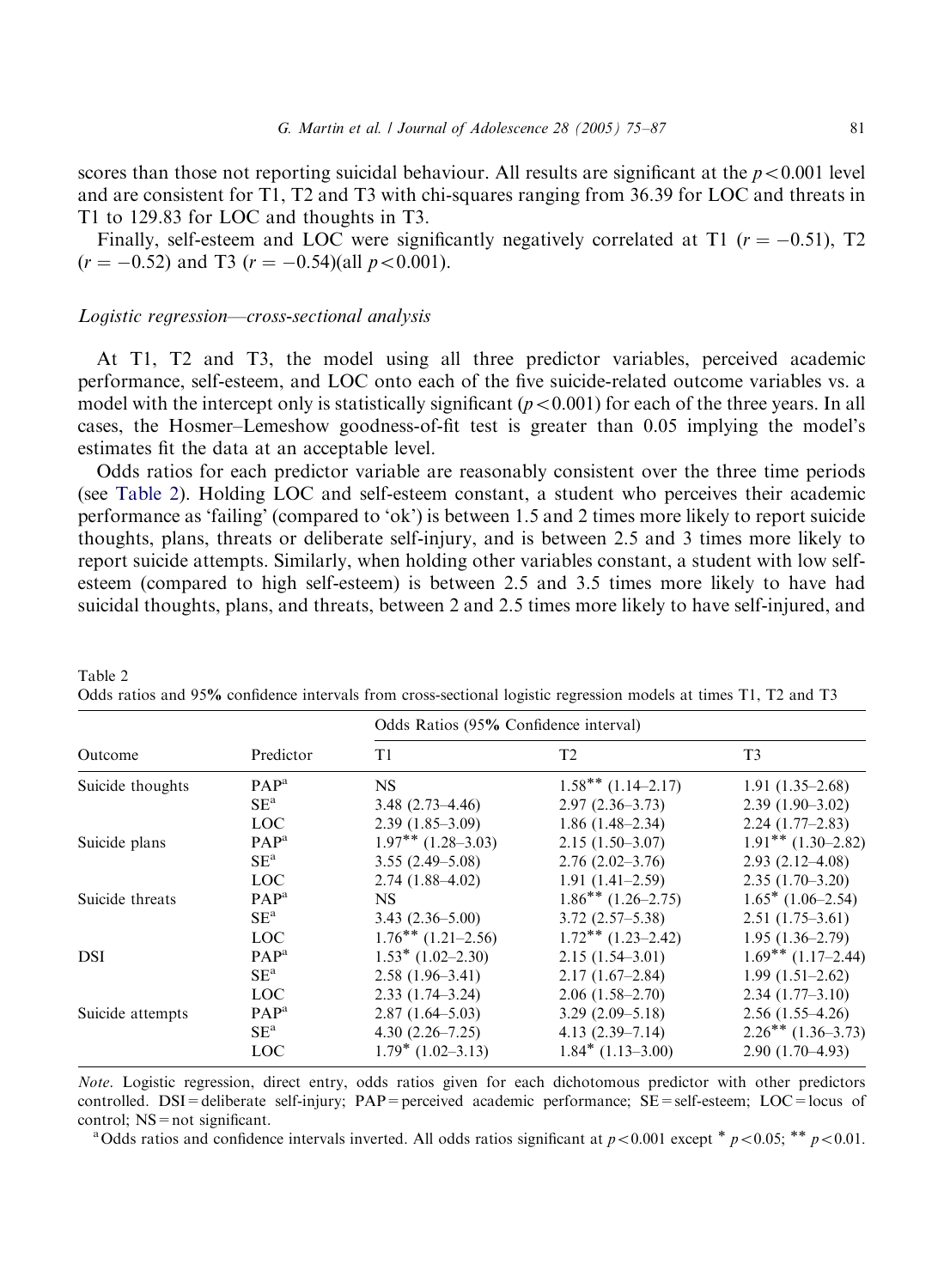between 2 and 4 times more likely to report suicide attempts. Finally, when holding other variables constant, a student with external attributional style (compared to internal style) is between 1.5 and 3 times more likely to report suicide thoughts or behaviours.

## Univariate—longitudinal analysis

Chi-square analysis reveals weak associations between perceived academic performance at T1 and suicidality at T2 and T3; only suicide attempts at T3 reaches a level of significance better than  $p<0.01$ . Stronger associations between perceived academic performance at T2 and suicidality at T3, however, are evident.

Self-esteem at T1 has stronger and more consistent associations with suicidality over the shorter time intervals T1 to T2, and T2 to T3; than over the longer interval T1 to T3.

Locus of control follows a somewhat inconsistent pattern of associations with suicidality. (See Table 3).

#### Logistic regression—longitudinal analysis

First, the associations of predictors at T1 with outcomes at T2 and T3 were explored. Logistic regression analyses with direct entry of perceived academic performance, self-esteem and LOC at T1 onto suicide variables at T2 and at T3 were conducted. As expected from the preceding chisquare analyses, perceived academic performance at T1 is not a significant predictor to any suicide

Independent variable Dependent variable T1 with T2  $n = 1713$ T<sub>2</sub> with T<sub>3</sub>  $n = 1669$ T1 with T3  $n = 1579$ PAP Suicide thoughts 3.59<sup>\*</sup> 17.88 5.08<sup>\*</sup> Suicide plans  $3.85^*$  24.67 NS<br>
Suicide threats  $6.89^*$  13.16<sup>\*\*</sup> NS Suicide threats  $6.89^*$   $13.16^{**}$  NS<br>DSI  $4.77^*$   $17.15$   $3.99^*$ DSI  $4.77^*$   $17.15$   $3.99^*$ **DSI**  $4.77^*$   $17.15$   $3.99^*$ <br>Suicide attempts NS  $35.62$   $11.66^{**}$ Self-esteem Suicide thoughts 47.35 79.55 20.66 Suicide plans 19.61 39.83 24.42 Suicide threats 25.70 21.94 5.16 DSI 16.66 31.86 10.07<sup>\*\*</sup> Suicide attempts 14.79 28.04 12.71  $\frac{1200}{2000}$  Suicide thoughts  $\frac{35.68}{31.46}$   $\frac{1200}{9.81}$ Suicide thoughts<br>
Suicide plans<br>
Suicide threats<br>
Suicide threats<br>  $6.99**$ <br>
Suicide threats<br>  $6.99**$ <br>
NS<br>
Suicide 5.81\*\* Suicide threats  $6.99^{**}$  NS  $6.81^{**}$ <br>DSI  $35.01$   $10.77^{**}$   $7.80^{**}$  $DSI$   $35.01$   $10.77**$   $7.80**$ DSI 35.01 10.77<sup>\*\*</sup> 7.80<sup>\*\*</sup><br>Suicide attempts 7.93<sup>\*\*</sup> 13.00 10.69<sup>\*\*</sup>

Table 3 Pearson's Chi-Square of perceived academic performance (PAP), self-esteem and locus of control (LOC) at T1 and T2 with suicide variables at T2 and T3

*Note.* DSI = deliberate self-injury. NS = not significant. All chi-square statistics significant at  $p < 0.001$  except  $p < 0.05$ ;  $\binom{p}{p} < 0.01$ .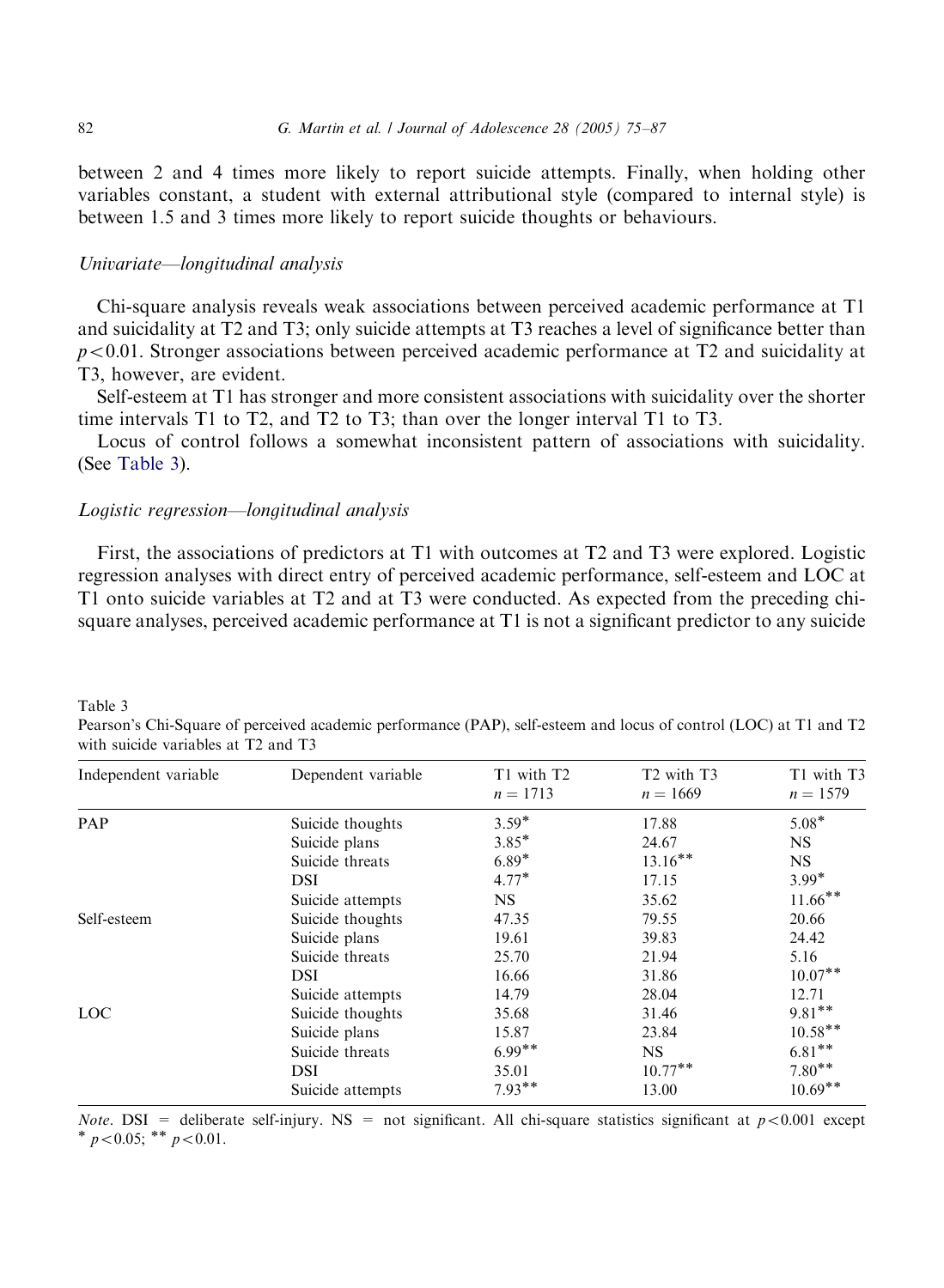<span id="page-8-0"></span>variables at  $T_2$  or  $T_3$ , with the exception of a weak association with suicide threats at  $T_2$  (Odds) Ratio=1.87, 95% Confidence Interval=1.03–3.40,  $p < 0.05$ ). Contributions from LOC and selfesteem at T1 are significant for some, though not all, suicide variables at T2 and T3. Model chisquare and Nagelkerke  $R^2$  values indicate that only a small amount of the variance in data is explained by these models: 6% or less for the T1 to T2 model; and 4% or less for the T1 to T3 model. Results are summarized in Table 4.

Second, the utility of the model for prediction over the later time interval, T2 to T3, was explored. Logistic regression models for predictors at T2 and outcomes at T3 show significant independent contributions from perceived academic performance at T2 to all suicide variables at T3, in addition to contributions from self-esteem and LOC. Model chi-square and Nagelkerke  $R^2$ values indicate that this T2 to T3 model has improved explanation of data variance relative to the previous models (See [Table 5\)](#page-9-0).

Thus a student who indicates their academic performance as 'failing' at T2 is more than twice as likely to make suicide plans and threats, and to self-injure, and more than 4 times more likely to report suicide attempts, than a student who feels their academic performance is 'ok'. This increased risk is after the effects of self-esteem and locus of control have been controlled for.

Table 4

Longitudinal logistic regression models with predictors perceived academic performance (PAP), self-esteem and locus of control (LOC) at T1 onto suicide variables at T2 and T3

|                                             |                          | Odds Ratios (95% Confidence interval) |                         |
|---------------------------------------------|--------------------------|---------------------------------------|-------------------------|
| Outcome at T <sub>2</sub> or T <sub>3</sub> | Predictor at T1          | T <sub>1</sub> to T <sub>2</sub>      | T1 to T3                |
| Suicide thoughts                            | PAP <sup>a</sup>         | <b>NS</b>                             | <b>NS</b>               |
|                                             | Self-esteem <sup>a</sup> | $1.77(1.36-2.32)$                     | $1.57***$ $(1.19-2.07)$ |
|                                             | <b>LOC</b>               | $1.83(1.39-2.42)$                     | <b>NS</b>               |
| Model $\chi^2(3)$ ; Nagelkerke $R^2$        |                          | 55.5; 0.060                           | 20.59; 0.024            |
| Suicide plans                               | PAP <sup>a</sup>         | NS.                                   | NS.                     |
|                                             | Self-esteem <sup>a</sup> | $1.58*$ (1.10–2.27)                   | $1.75***$ $(1.21-2.53)$ |
|                                             | LOC.                     | $1.76***(1.20-2.56)$                  | <b>NS</b>               |
| Model $\chi^2(3)$ ; Nagelkerke $R^2$        |                          | 26.34; 0.038                          | 20.05; 0.030            |
| Suicide threats                             | PAP <sup>a</sup>         | $1.87^*$ (1.03-3.40)                  | NS.                     |
|                                             | Self-esteem <sup>a</sup> | $2.05(1.38-3.04)$                     | <b>NS</b>               |
|                                             | LOC <sup>1</sup>         | NS.                                   | $1.54*(1.004-2.37)$     |
| Model $\chi^2(3)$ ; Nagelkerke $R^2$        |                          | 25.58; 0.040                          | <b>NS</b>               |
| <b>DSI</b>                                  | PAP <sup>a</sup>         | NS.                                   | <b>NS</b>               |
|                                             | Self-esteem <sup>a</sup> | NS.                                   | <b>NS</b>               |
|                                             | <b>LOC</b>               | $2.36(1.69-3.29)$                     | <b>NS</b>               |
| Model $\chi^2(3)$ ; Nagelkerke $R^2$        |                          | 39.66; 0.049                          | $9.56^{\ast}; 0.013$    |
| Suicide attempts                            | PAP <sup>a</sup>         | NS.                                   | NS.                     |
|                                             | Self-esteem <sup>a</sup> | $1.93^*$ (1.09–3.43)                  | $2.02^*$ (1.07-3.82)    |
|                                             | LOC                      | <b>NS</b>                             | <b>NS</b>               |
| Model $\chi^2(3)$ ; Nagelkerke $R^2$        |                          | 16.24; 0.039                          | $15.77***; 0.042$       |

Note. Logistic regression, direct entry, odds ratios for each dichotomous predictor with other predictors controlled. CI=confidence interval. DSI=deliberate self-injury. NS=not significant.<br><sup>a</sup>Odds ratios (95% CI) inverted. All odds ratios and  $\chi^2$  significant at p<0.001 except  $*$  p<0.05;  $*$  p<0.01.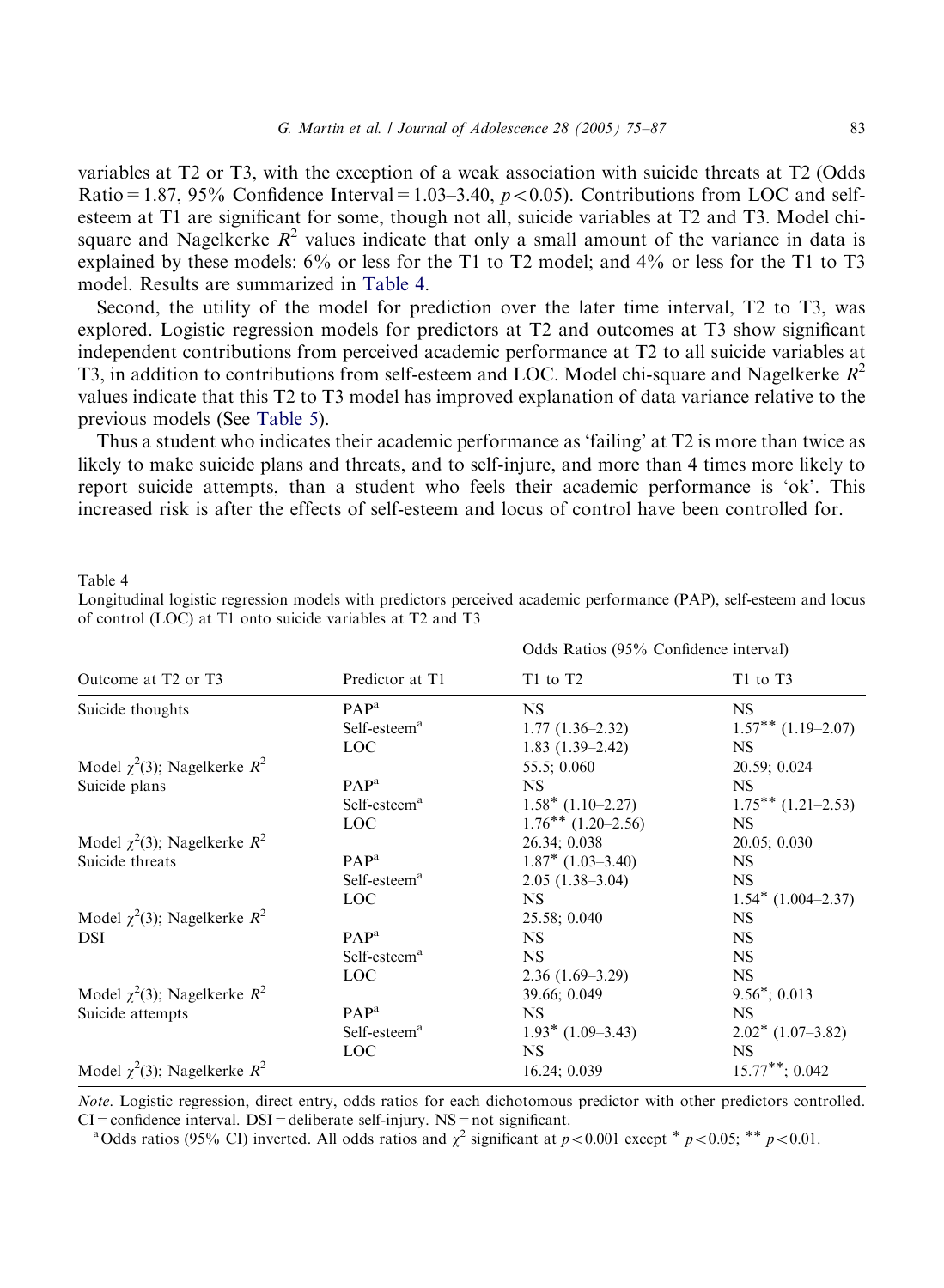<span id="page-9-0"></span>

| able |  |
|------|--|
|------|--|

Longitudinal logistic regression with predictors perceived academic performance (PAP), self-esteem and locus of control (LOC) at T2 onto suicide variables at T3

| Outcome at T3    | Predictor at T <sub>2</sub> | Odds Ratios (95% CI)    | Model $\chi^2(3)$ | Nagelkerke $R^2$ |
|------------------|-----------------------------|-------------------------|-------------------|------------------|
| Suicide thoughts | $PAP^a$                     | $1.67^*$ (1.08–2.58)    | 85.55             | 0.087            |
|                  | Self-esteem <sup>a</sup>    | $2.44(1.87-3.19)$       |                   |                  |
|                  | <b>LOC</b>                  | $1.36*$ (1.039–1.768)   |                   |                  |
| Suicide plans    | $PAP^a$                     | $2.49(1.52 - 4.08)$     | 60.06             | 0.083            |
|                  | Self-esteem <sup>a</sup>    | $2.32(1.57-3.41)$       |                   |                  |
|                  | LOC.                        | $1.53^*$ (1.051-2.227)  |                   |                  |
| Suicide threats  | $PAP^a$                     | $2.18***(1.23-3.85)$    | 29.02             | 0.047            |
|                  | Self-esteem <sup>a</sup>    | $2.51(1.62 - 3.89)$     |                   |                  |
|                  | LOC.                        | <b>NS</b>               |                   |                  |
| DSI              | $PAP^a$                     | $2.17***$ $(1.36-3.47)$ | 38.30             | 0.047            |
|                  | Self-esteem <sup>a</sup>    | $1.85(1.33-2.56)$       |                   |                  |
|                  | <b>LOC</b>                  | <b>NS</b>               |                   |                  |
| Suicide attempts | PAP <sup>a</sup>            | $4.31(2.29 - 8.13)$     | 48.01             | 0.115            |
|                  | Self-esteem <sup>a</sup>    | $3.22***$ $(1.63-6.37)$ |                   |                  |
|                  | <b>LOC</b>                  | <b>NS</b>               |                   |                  |

Note. Logistic regression, direct entry method, odds ratios given for each dichotomous predictor with other predictors

controlled. CI=confidence interval. DSI=deliberate self-injury. NS=not significant.<br>
<sup>a</sup>Odds ratios and confidence intervals inverted. All odds ratios and  $\chi^2$  significant at p<0.001 except <sup>\*</sup> p<0.05; \*\* p<0.01.

Self-esteem at T2 makes a significant independent contribution to all suicidal behaviours at T3. A student indicating low self-esteem at T2 is more than twice as likely to report suicide thoughts, plans, threats and self-injury, and 3 times more likely to report a suicide attempt, than a student with high self-esteem.

Locus of control at T2 makes independent contributions to suicide thoughts and plans at T3, but the relationship with suicide threats, DSI and attempts is fully mediated by addition of selfesteem and perceived academic performance.

## **Discussion**

Two issues are addressed in this study. First, we investigated cross-sectional associations of a model of perceived academic performance, self-esteem and locus of control with suicidality in a large community sample of adolescents. Second, we examined longitudinal predictiveness of the model within the same sample across three waves over two years. Results suggest a possible screening question for teachers and other professionals to prompt referral for in-depth clinical assessment of suicide risk.

Perceived academic performance, self-esteem and LOC are eachindependently and significantly associated with suicidality at ages 13, 14 and 15 years. These results are consistent with previous research[\(Goldney et al., 1991](#page-11-0); [Pearce & Martin, 1994](#page-12-0)). A model including perceived academic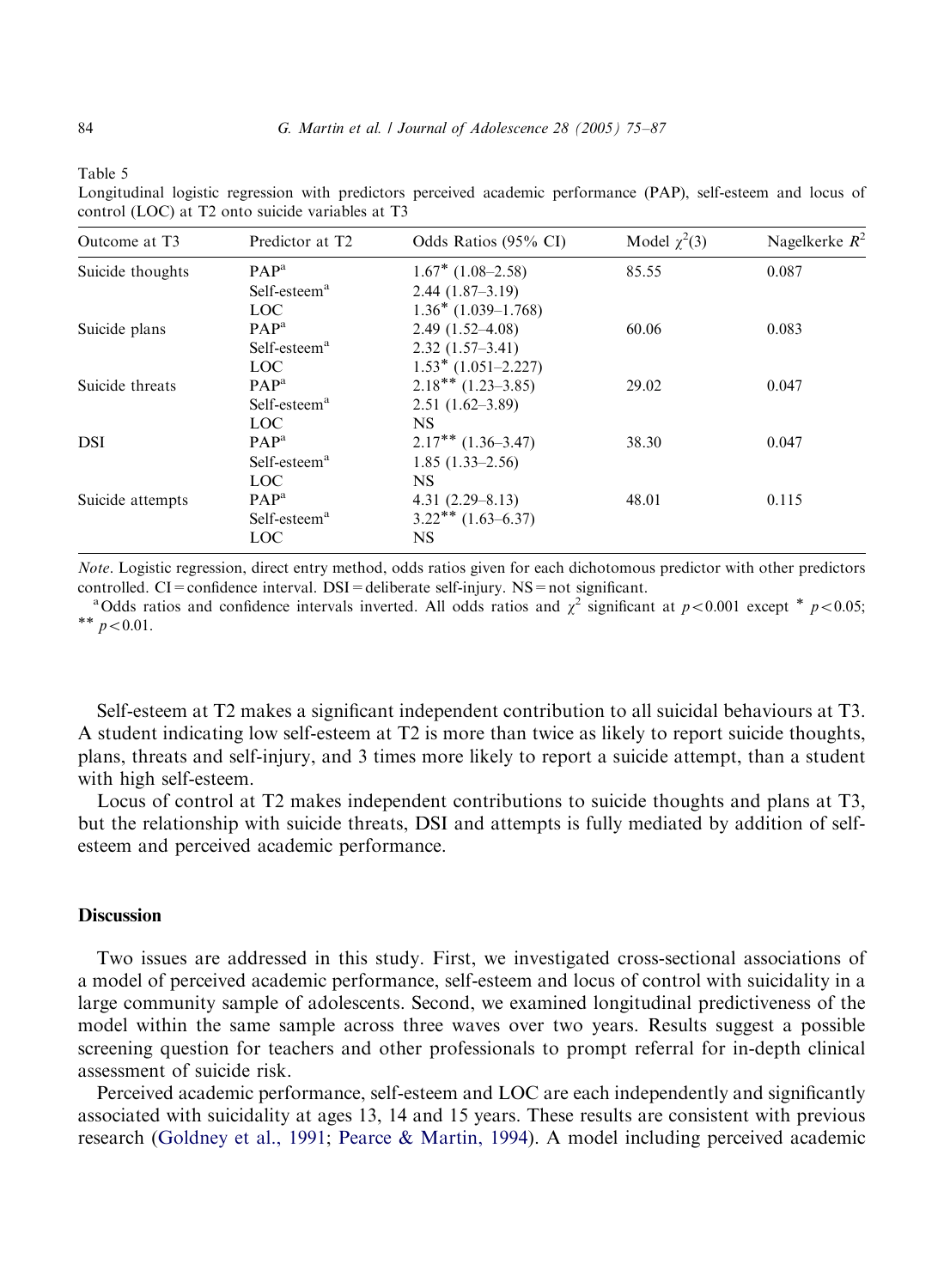performance, self-esteem and LOC together, can significantly indicate suicidality within each of the three cross-sectional waves. This validates our previous work ([Richardson et al., 2004\)](#page-12-0).

The longitudinal analyses from T1 to T2, and from T1 to T3, reveal some significant though somewhat inconsistent relationships between self-esteem and suicidality, in partial support of [Schwartz and Kaslow \(2000\)](#page-12-0); and between LOC and suicidality, in partial support of [Beautrais](#page-11-0) [et al. \(1999\)](#page-11-0). After controlling for the contributions from self-esteem and locus of control, perceived academic performance at time 1 (age 13 years) makes no independent contribution to suicidality at either time 2 (age 14 years) or time 3 (age 15 years).

In contrast, the longitudinal analysis from time 2 to 3 ([Table 4](#page-8-0)) shows a strong and consistent contribution from perceived academic performance at time 2 to all suicidal behaviours at time 3, over and above the contributions from low self-esteem and external locus of control.

These findings may indicate the relative weakness of the perceived academic performance question at time 1 (first year of high school), when, at 13 years of age on average, self-evaluations of academic performance may not yet be an issue. The results of time 2 with time 3 suggest that the importance and relevance of perceived academic performance increases with age.

Our use of dichotomous, rather than categorical or continuous, independent variables in our model was an attempt to find the simplest possible combination of assessments or judgments that a teacher might make, without anxiety, in the classroom situation. Support for our findings from detailed analyses of our first wave data witha four-category variable assessing perceived academic performance and continuous variables assessing self-esteem, locus of control and depressive symptoms ([Richardson et al., 2004\)](#page-12-0), indicates the associations revealed here are not spurious.

This analysis was limited to the sub-group of students who could be accurately traced from time 1 to 2. Thirteen percent of the initial sample at time 1 was lost to the study by time 3; and some remaining students completing the survey at each wave were not able to be identified as the same person, as use of initials and birth-dates for identification was thwarted by responses of improbable dates or initials such as YYY. This may have occurred because although students were assured their responses were confidential, for ethical reasons it was necessary to identify students at increased risk of suicide. Thus between time 1 and time 2, 'identified students' were referred onward for in-depth mental health assessment; some of these students were uncooperative and may have wished to hide their identity in the second and third waves. Attrition analysis confirms that those who dropped out are at greater risk of suicidal behaviours than those who continued at time 2 and 3. Therefore the generalisability of our findings is limited. This problem highlights the difficulties of balancing longitudinal coding with subject confidentiality.

### Conclusion

Results of this study confirm perceived academic performance as a useful construct. A perception of 'failing' has strong associations with suicidality within any academic year. It appears that academic performance may gain importance with each successive school year. Students in the second wave of our study were more likely to report a perception of 'failing', and this was able to predict suicidal thoughts and behaviour over the subsequent year. Results suggest that teachers and others may be able to use the simple question, ''How do you think you are doing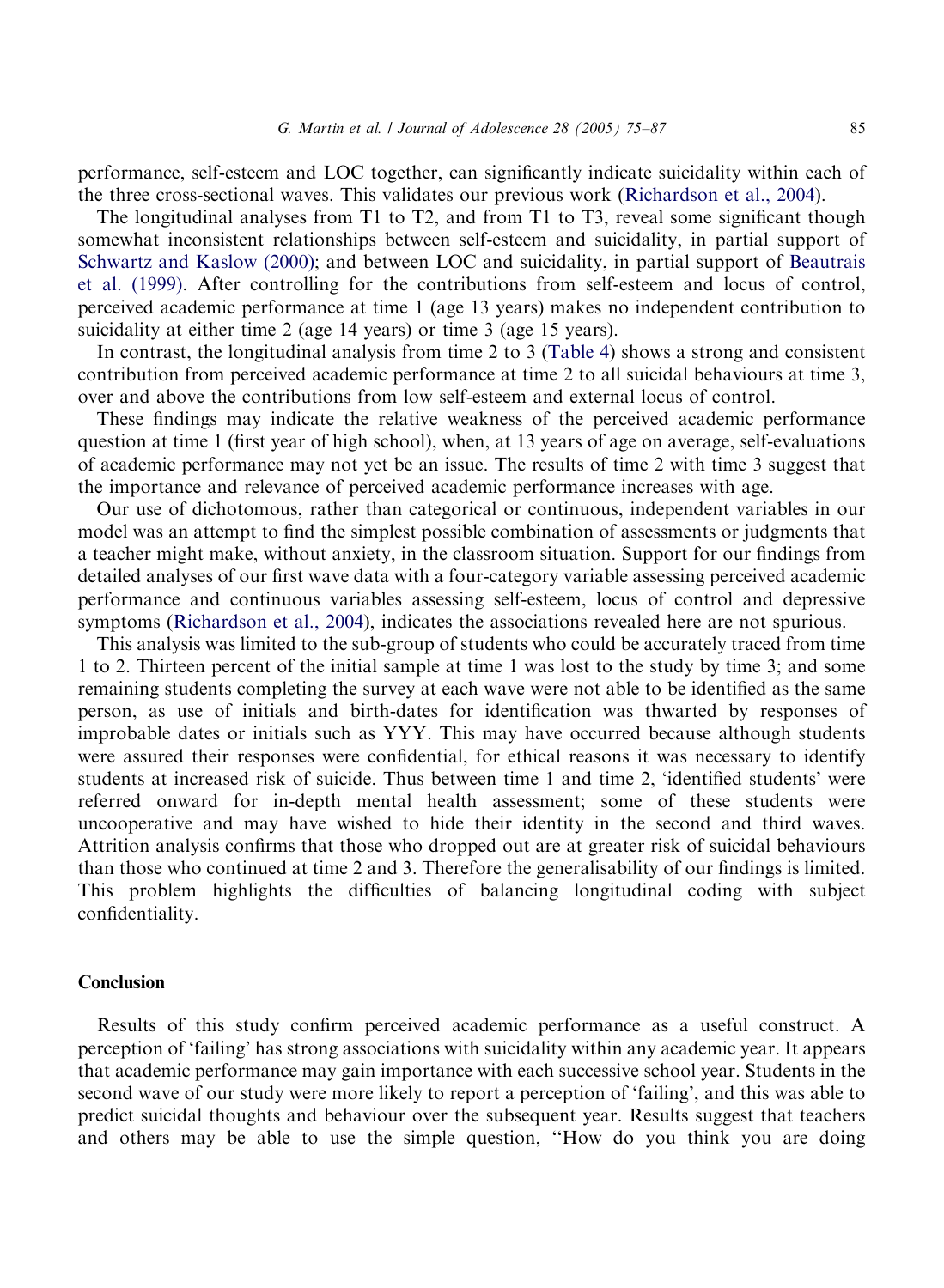<span id="page-11-0"></span>academically?'' to inform decisions about the need for in-depth clinical assessment of risk for suicide in adolescents. Future research needs to investigate associations in later school years, and the long-term ability of perceived academic performance at age 14 to predict suicidal behaviours and suicide risk at later ages.

#### Acknowledgements

The South Australian Health Commission funded the original EDED research project.

## References

Australian Bureau of Statistics. (2001). Information paper: Suicides 2001. Canberra: Australian Bureau of Statistics.

- Beautrais, A. L. (2000). Risk factors for suicide and attempted suicide among young people. Australian and New Zealand Journal of Psychiatry, 34, 236–420.
- Beautrais, A. L., Joyce, P. R., & Mulder, R. T. (1999). Personality traits and cognitive styles as risk factors for serious suicide attempts among young people. Suicide Life Threatening Behavior, 29(1), 37–47.
- DeMello, L. R., & Imms, T. (1999). Self-esteem, locus of control and coping styles and their relationship to school attitudes of adolescents. Psychological Studies, 44(1 & 2), 24–34.
- Farrington, D. P., & Loeber, R. (2000). Some benefits of dichotomization in psychiatric and criminological research. Criminal Behaviour and Mental Health, 10, 100–122.
- Fleming, J. S., & Courtney, B. E. (1984). The dimensionality of self-esteem: Some results for a college sample. Journal of Personality and Social Psychology, 46, 404–421.
- Goldney, R. D. (1982). Locus of control in young women who have attempted suicide. Journal of Nervous and Mental Diseases, 170, 198–201.
- Goldney, R. D., Smith, S., Winefield, A. H., Tiggeman, M., & Winefield, H. R. (1991). Suicide ideation: It's enduring nature and associated morbidity. Acta Psychiatrica Scandinavica, 83, 115–120.
- Horowitz, L. M., Wang, P. S., Koocher, G. P., Burr, B. H., Smith, M. F., Klavon, S., & Cleary, P. D. (2001). Detecting suicide risk in a paediatric emergency department: Development of a brief screening tool. Paediatrics, 107(5), 1133–1137.
- Kazdin, A. E., French, N. H., & Unis, A. S. (1983). Helplessness, depression, and suicide intent among psychiatrically disturbed inpatient children. Journal of Consulting and Clinical Psychology, 51, 504–510.
- King, K. A., Price, J. H., Telljohann, S. K., & Wahl, J. (1999). High school teachers' perceived self-efficacy in identifying students at risk for suicide. The Journal of School Health, 69(5), 202–207.
- Lennings, C. J. (1994). A cognitive understanding of adolescent suicide. Genetic Social and General Psychology Monographs, 120(3), 287–307.
- Martin, G., Allison, S., Pearce, C., Cornelissen, S., Rafferty, S., Mead, P., & Williams, K. (1996). Early detection of emotional disorder with particular reference to suicidal behaviours: A preliminary report. In B. Singh, & F. Judd (Eds.), 17th Geigy Psychiatric Symposium: Suicide (pp. 27–45). Melbourne, Australia: CIBA-Geigy.
- National Center for Injury Prevention and Control. (2003). Suicides in the United States. Centers for Disease Control and Prevention. Retrieved, March 10, 2003, from <http://www.cdc.gov/incipc/factsheets/suifacts.htm>
- Nowicki Jr., S., & Duke, M. P. (1983). The Nowicki-Strickland life-span locus of control scales: Construct validation. In H. M. Lefcourt (Ed.), Research with the Locus of Control Construct, Vol. 2 (pp. 9–51). Waterloo: Academic Press Inc.
- Nowicki Jr., S., & Strickland, B. R. (1973). A locus of control scale for children. Journal of Consulting and Clinical Psychology, 40, 148–154.
- Nunn, G. D. (1989). Concurrent validity between the personal attribute inventory for children and the Nowicki-Strickland locus of control scale. Journal of Human Behavior and Learning, 6(2), 46–48.